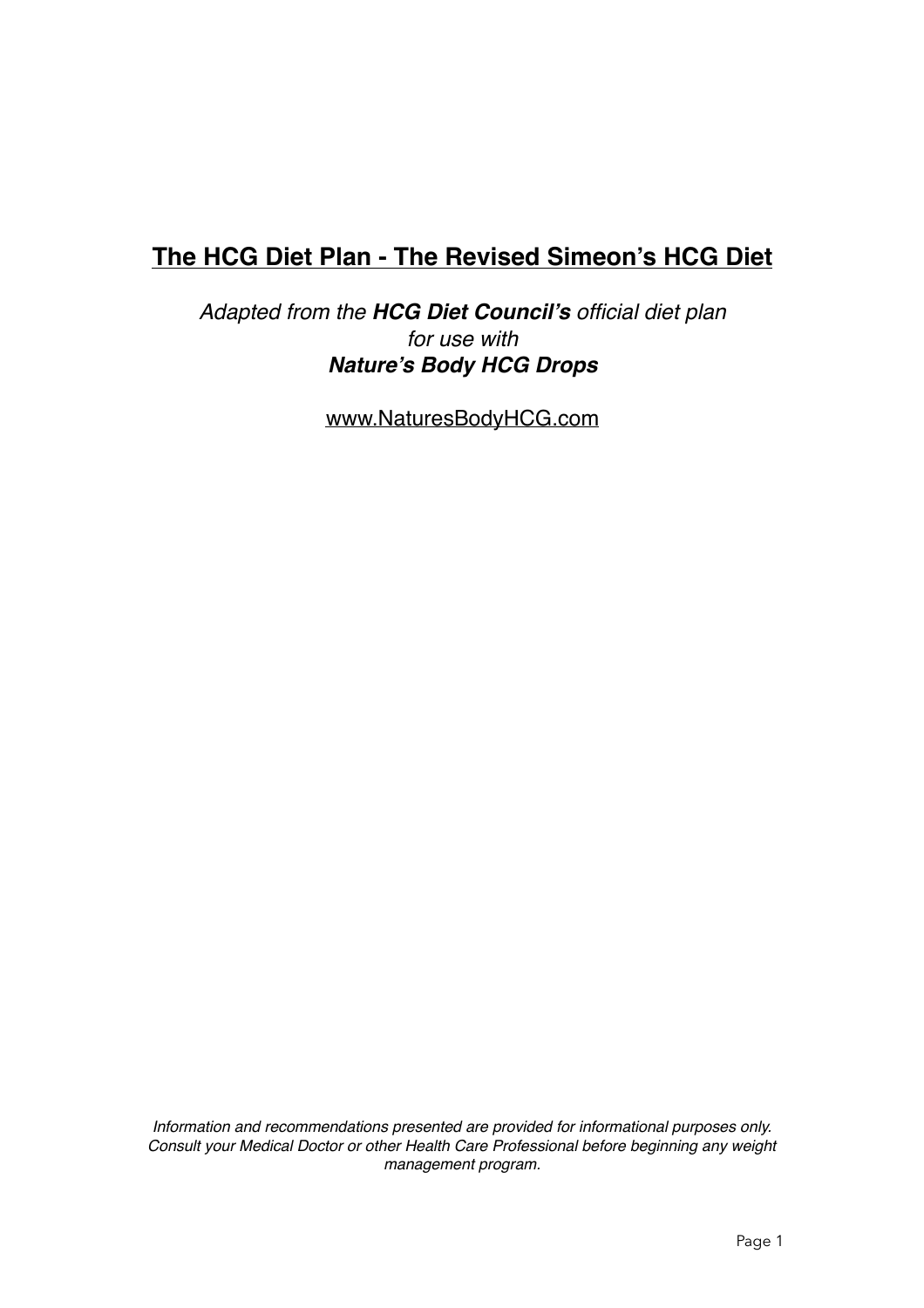### A word from our customers: (see more at <https://www.naturesbodyhcg.com/testimonials>)

*"Hi my name is Julia Linaker. My story begins - my sisters naturopath got my sis and her husband and 3 teenage daughters doing hcg. She told me over the phone what it was about and as soon as she told me 500 calories I tuned out and told her she was crazy. A few months later she came to visit and they all looked great with heaps of energy. When they left my husband said he wanted to give it a go. My sis sent me the email I read and researched further. The more I read the more sense it made. We ordered your drops and started. We both started at 148 kgs. I am now 97 kgs and my husband is 129 kgs. I've had greater success because I continue to refresh my memory and continue to research food. I was morbidly obese for 25 years I never want to be that fat person again. Thank you for making your HCG drops affordable." - Julia, QLD*

*"I have just completed my second round of drops and I couldn't be more pleased with my results. I have lost 30kg over my two rounds, and am feeling so energetic and happy! I still have 30kg to lose but I am halfway through my weight loss journey. It's great to be getting so many comments and compliments on how I'm looking, and I'm looking forward to my next round and achieving my goal! I can't recommend Nature's Body HCG more highly for those looking to drop excess kilos!" - Richard*

*"My weight has been yo-yo ing for the last twenty years.*

*I have tried many products with not much luck.*

*Nature's Body HCG has given me a whole new life. On the 8th of April 2016, I weighed in at 183kgs, now my weight at 8th of July is 173kgs. Yay !!!! (10 kgs lighter). Recently I saw my Specialist & GP & they are both impressed with my weight loss and gave me encouragement to continue with this program. My Family have noticed a change in my face and body shape. Thank you Julia Linaker for introducing me and encouragement and Nature's Body HCG for an amazing product."*

*- Sally Turnbull, Chinchilla Qld.*

*"I am a great believer in Nature's Body HCG and have recommended it to my friends and people who ask how I have lost my weight.*

*I am 67 years old and 169 cms in height and on March 9, 2015 I weighed 105 kgs and started my Nature's Body weight Loss regime. I carefully documented everything I ate and faithfully took my drops 3 times a day. I did 4 rounds and finished my last round on 10 September at 63.6 kgs. I am currently 65.8 kgs after Christmas, New Year and visitors for 1 month, and am going to do one more round in March to get down to 60 kgs. I found the program easy to follow, and I followed it to the exact letter. Of course, there were times of celebrations, eating out, etc., but I found it easy to make smarter food choices in restaurants. My husband has also lost 20 kgs and my 2 best friends have lost 15 kgs each. I have completely retrained myself regarding my food choices and am happy eating leafy green vegetables and fruit with a much smaller serve of protein than I used to eat. I will be eating this way for the rest of my life as I have seen how easy it is to maintain your weight loss if you stick to the principles. And the best part is NO EXERCISE." - Audie*

*"I lost 16 kg's and felt healthier when I was on the hcg diet than I have for a long time. I also was healed of an ovary cyst whilst taking the drops. I have maintained the weight for 2 months. The maintenance drops were what kept me focused on the weight loss. They are necessary I believe. I recommend this to anyone.*

*p.s. I would love to go on the drops again...I just can't afford to lose any more weight! :D" - Joanne*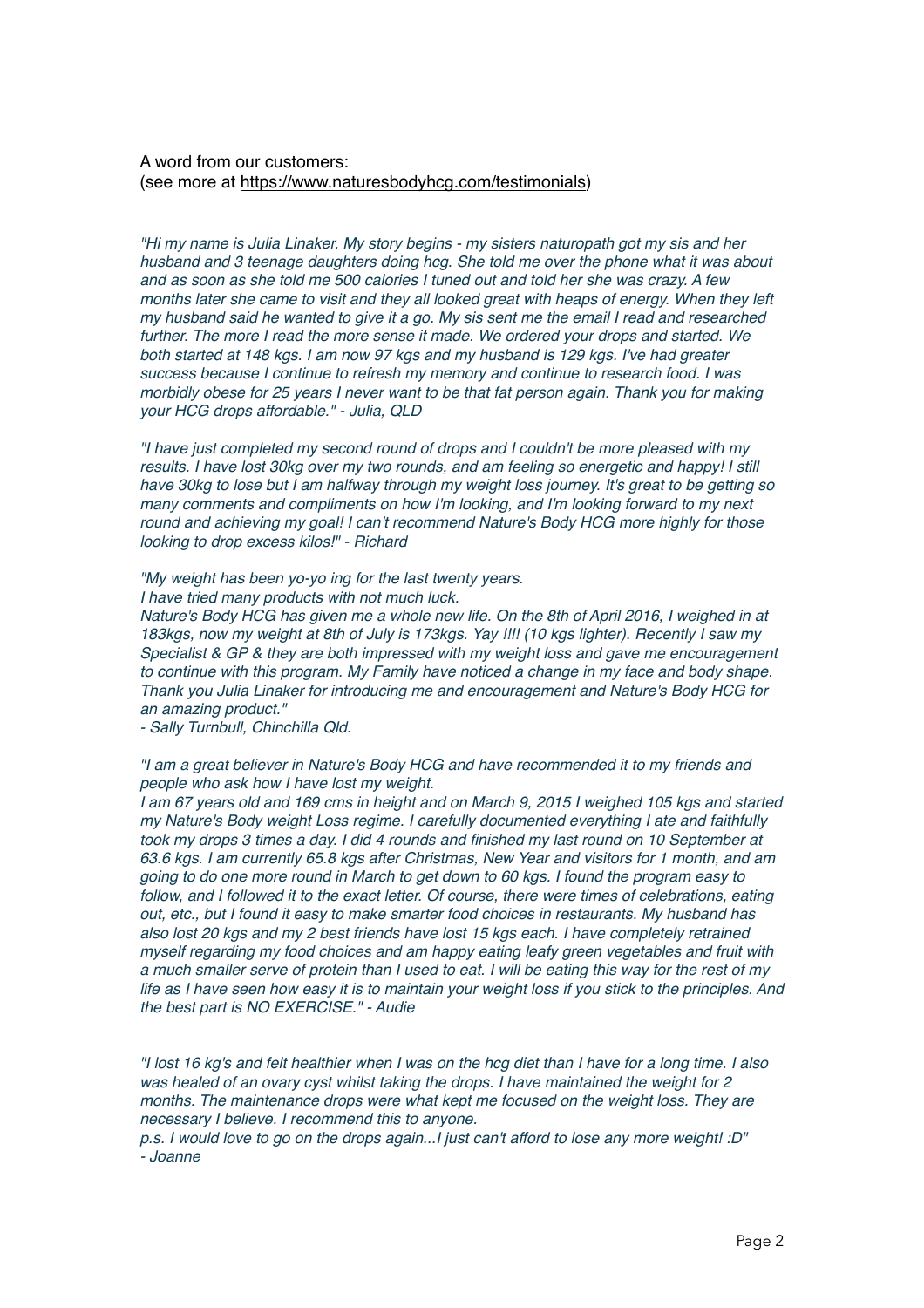# **HCG Diet Basic Overview:**

# **There are 4 phases to the HCG Diet:**

**Phase 1:** *Loading* 2 days eating high fat food while taking the drops.

*\*Although sugar and carbs are not ruled out during this phase, it is best to focus on consuming healthier fats such as Omega 3's (such as avocado, fish and nuts), and Omega 6's (meats and dairy). The purpose of this phase is to build up fat reserves and calm the hypothalamus down and get it out of the "dieting mode" (You cannot start this phase if you have been dieting less than 5 days prior).*

**Phase 2:** *21 - 40 days low cal diet* (*"Revised Simeons' HCG Diet"*) while taking drops.

- **\*** Can eat up to 8 times a day
- **\*** choose from 2 proteins/2 Vegetables/2 fruits/2 starches
- **\*** Do not cut up food choices to create additional servings
- **\*** Do not double any food choices in one meal
- **\*** Eat fruit at least 3 hours apart
- **\*** Drink plenty of pure water daily (2 3 Litres)
- **\*** *"The Ultimate HCG Diet Cookbook"* is available via our online store **[www.naturesbodyhcg.com/shop](http://www.naturesbodyhcg.com/shop)**

*3 day transition* (stop taking drops but continue Phase 2 diet for 72 hours)

**Phase 3:** *21 Day Transition -* adding dairy and carbs back into the diet having no drops while avoiding sugar and starch. HCG drops are not taken during this phase. We do offer optional

'Maintenance Drops' via our **[online store](http://www.naturesbodyhcg.com/shop)**.

# **Phase 4:** *Welcome to the New You!*

Maintaining your target weight by following a normal, healthy diet can now be your focus - see "MAINTENANCE - AFTER THE 21 DAY TRANSITION" below for more details. *A minimum of 21 days* of maintenance should be done before starting a second round of the HCG diet.



The option to start another round is there if you wish to lose more.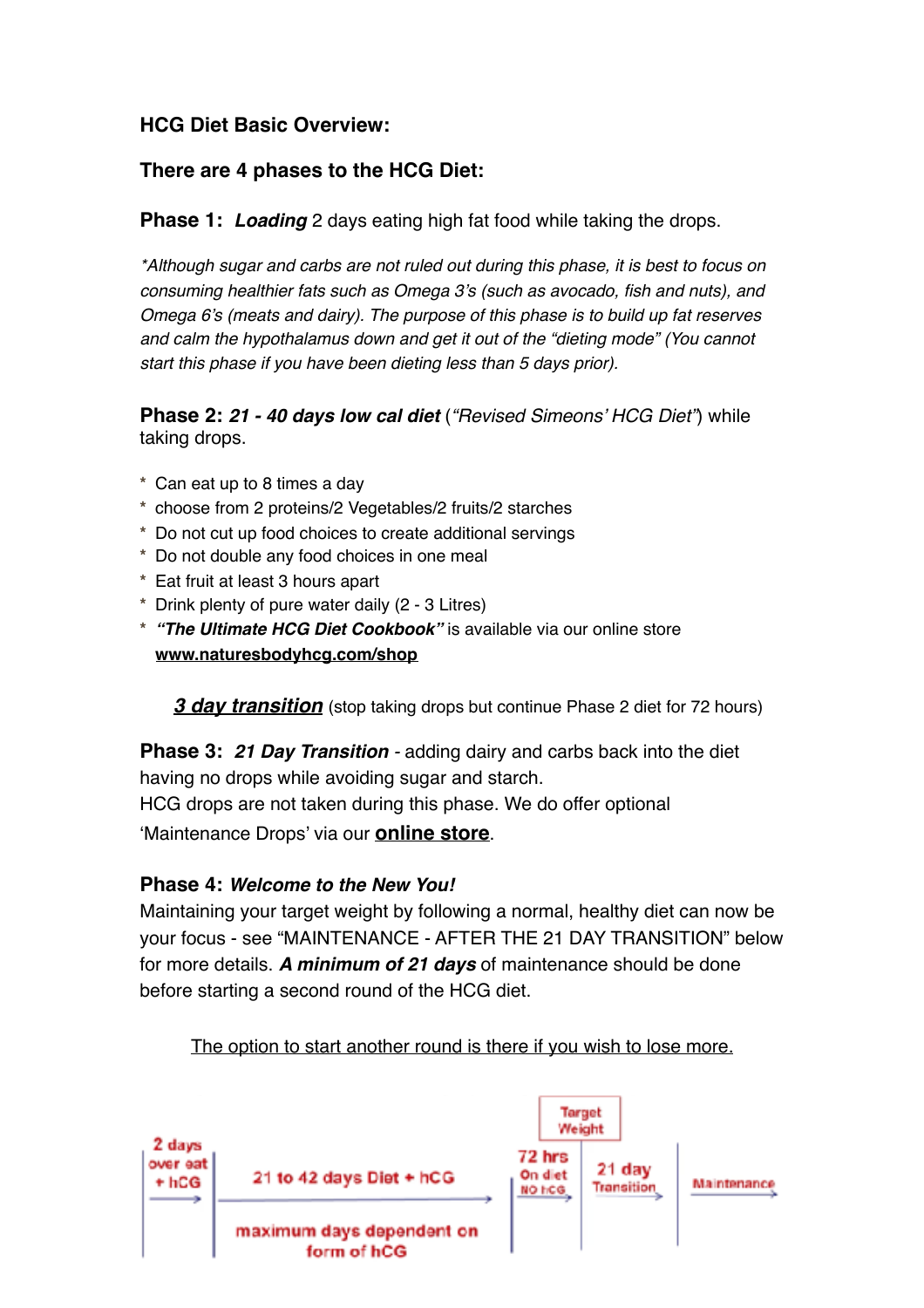# **Shopping List for the Revised Simeons' HCG Diet**

Organic is Preferred:

### **PROTEIN (Beef/Poultry/Fish) FRUITS**

Boneless Skinless Chicken or Turkey Breast Grapefruit Lean Grass Fed Beef Apples Lean Grass Fed Veal Strawberries White Fish (ie: Crab, Flounder, Halibut, Lobster, Kiwi Haddock, Cod, Sole, Shrimp, Stone Crab, Tilapia) Oranges

### **VEGETABLES**

Broccoli Sov Sprouts Cucumbers Tomatoes Celery **Asparagus** Celery **Asparagus** All Onions Chard Garlic **Garlic** Radishes Spinach **Chicory** Chicory Brussels sprouts Cauliflower Endive **Fennel** All types of Lettuce Kale Green Beans

# **BEVERAGES/CONDIMENTS/OTHER**

Sea Salt **Leaf Spices** Diet Soda (no Aspartame) Herbs Fat-Free Milk Bragg Amino Acids

### **STARCH**

Plain Melba Toast/Fat Free-Sugar Free Pretzels Vinegar: Organic apple cider (preferred) Grissini Bread Sticks (Balsamic, red wine or Rice:



Lemons or Reconstituted Lemon Juice Limes

Cabbages **Beet Greens** (tops only) Mushrooms **Zucchini** (No squash)

Natural Teas **Natural Teas Natural Teas Organic Decaf or Regular Coffee** Water Water Stevia (preferred sweetener) Mineral Water **Mineral Water Splenda** / Saccharin-limited amounts

discontinue if weight stalls)



Accurate Kitchen Scale

 **REMEMBER "EAT ONLY THE FOODS LISTED"**

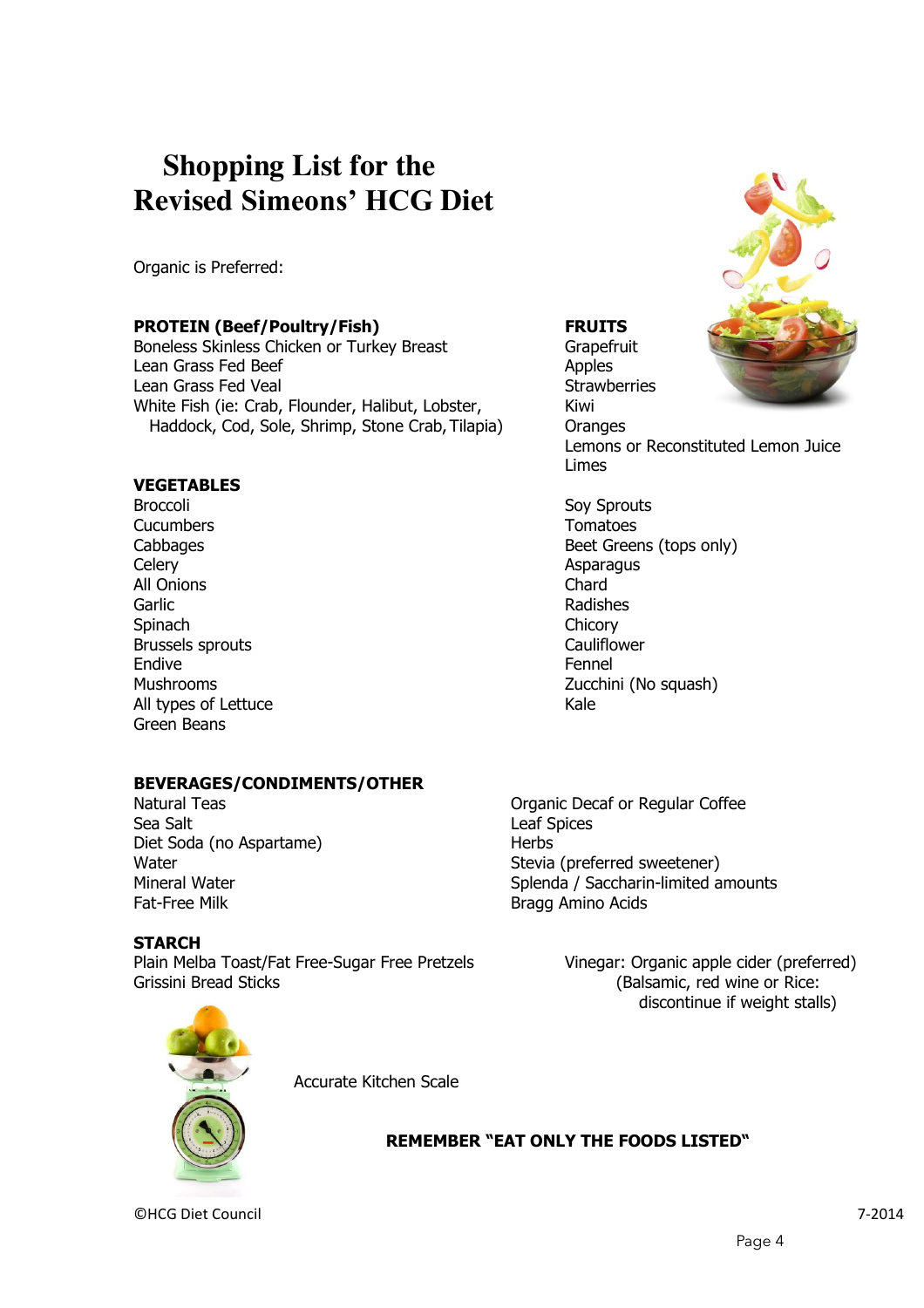# **How to take** *Nature's Body HCG* **Products:**

### **HCG Drops & HCG 'Ultimate' Drops 100ml:**

- ❖ To be used during Phase 2 Take 10 drops 3 times daily under the tongue.
- ❖ Take at least 15 mins before or after eating.
- ❖ 1 Bottle should last at least 1 full round (42 Days)
- ❖ See **[store](http://www.naturesbodyhcg.com/shop)** for full list of ingredients

### **Maintenance Drops 50ml (optional):**

- ❖ To be used during Phase 3 Maintenance (21 Day Transition)
- ❖ Take 6 drops twice daily at least 15 mins before or after eating.
- ❖ Ingredients/Benefits:

*L-Carnitine - transports fatty acids into cells to be burned for energy.*

*L-Ornithine - makes urea, which removes nitrogen and ammonia from the body, eliminating toxins.*

*L-Arginine - causes blood vessels to open wider for improved blood flow and helps the body to absorb nutrients.*

*Green tea Extract - lowers total cholesterol levels, is a powerful anti-oxidant, makes the body burns more calories.*

*Gymnema Sylvestre Leaf - decrease blood sugar and cravings. Good for sugar imbalances, such as diabetes and obesity.*

*Hoodia Stem - suppresses the appetite.*

*Stevia Leaf Extract - stimulates the secretion of insulin in the body and influences the way glucose is transferred and absorbed.*

*Chromium polynicotinate - a mineral that is involved in carbohydrate, protein and fat metabolism.*

*Wild African Mango - super potent multivitamin, lowering cholesterol, speeding up the metabolism.*

*Purified Water, Organic Grain Alcohol, Colloidal Minerals from Humic Shale (including 72 organic minerals with plant nutrients)*

*Omega 3 Fish Oils - Helps L Carnitine to be absorbed by the cells. Improves health in all cells. Coats intestinal lining.*

*Rasberries - Fires up the metabolism. Breaks down and burns fat, balances blood sugar and is good for the skin.*

*Coleus Forskolin - Strong appetite suppressant. Promotes energy and motivation. Balances hormones, breaks down fat and boosts metabolism.*

*Chromium Picolinate - Balances blood sugar levels, improves moods and promotes energy. Reduces appetite, increases strength and builds muscle.*

### **Diet Support Drops 50ml (optional):**

- ❖ to be used in conjunction with HCG drops take 6 drops twice daily
- ❖ a unique blend of Homeopathic Vitamins (B12 & C), Amino Acids & natural remedies designed to give you an increased state of well being, strength, happiness and energy during the diet, whilst boosting the metabolism and assisting in breaking down and burning fat.
- ❖ Ingredients: Vitamin B12, Buffered Vitamin C, L-Theanine, Chromium Picolinate, Chamomile, Capsicum, Beta-Alanine, Purified Water, Organic Grain Alcohol.

### **ZeoActiv8 - Liquid Zeolite 50ml (optional)**

- ❖ Aids Detoxification
- ❖ Take 10 drops on the tongue once daily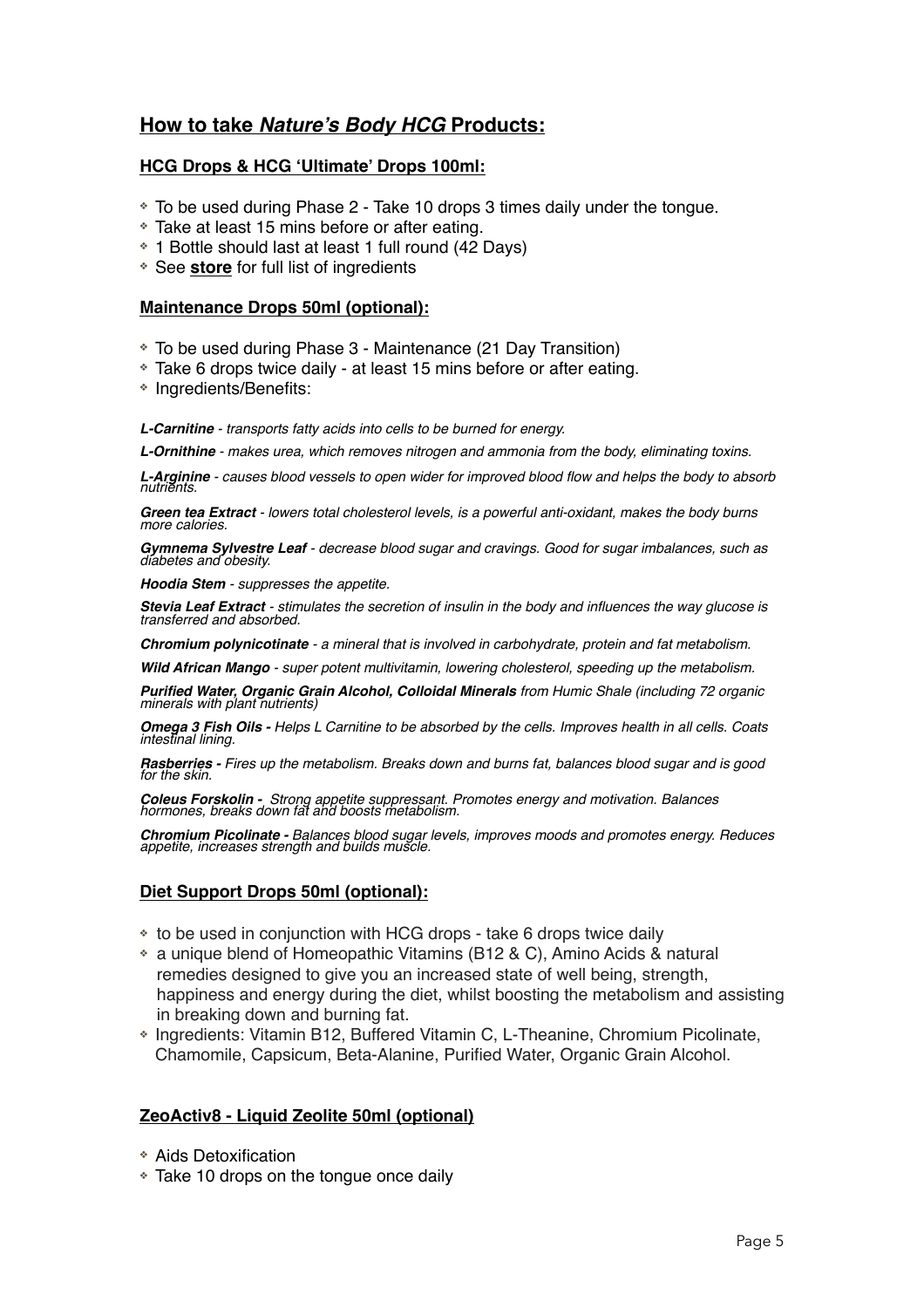*The HCG Diet Plan is often a Life Changing and very rewarding process.*

- ❖ The HCG Diet provides a safe, time tested, reliable and effective method for obesity treatment.
- ❖ Weight loss will be at the expense of adipose tissue (bad fat) and not lean mass or muscle.
- ❖ Better muscle mass retention
- ❖ Faster, and longer lasting results (compared to many other diets)

### **The HCG Diet is not suitable for people with the following conditions:**

- ❖ Pregnant Women
- ❖ Cancer Patients
- ❖ Type I Diabetes
- ❖ Mentally Challenged
- ❖ Severely Depressed
- ❖ Epilepsy
- ❖ Highly Medicated
- ❖ Other Serious Health issues

### **The HCG Diet is suitable only under doctor supervision for people with the following conditions:**

- ❖ Type II Diabetes
- ❖ High Blood Pressure
- ❖ Extremely Obese
- ❖ Auto-Immune Disorders

Whenever considering a weight loss program, consult with your healthcare provider. With that said, our homeopathic drops do not require a prescription, are natural, & have no reported side effects. The only symptoms you may experience (such as mild headaches) are due to the detoxification process of losing weight.

### **Vegetarians**

**Fish Eaters:** If you are a vegetarian who still consumes fish, the diet will work absolutely fine!

**Dairy Eaters:** If you don't eat fish, but DO eat dairy, the diet will work, however in our experience, and the research of Dr. Simeons, it would appear that the weight loss MAY occur at approximately half the rate as usual.

As an alternative for the daily ration of meat, Dr. Simeons substitutes 500ml of skim milk (split to 250ml per meal), 100 grams of non-fat cottage cheese or one protein portion from eggs. (This would be one whole egg, boiled or poached, plus the whites of 3 more eggs.)

**Vegan:** The diet is not considered suitable for vegans due to the high starch content of many vegan protein alternatives (especially soy based). Having said that, if you feel your diet does not contain foods that may conflict with the diet please contact us for further advise. **Note:** Eating enough protein on the HCG Diet is very important or else you will lose muscle instead of fat.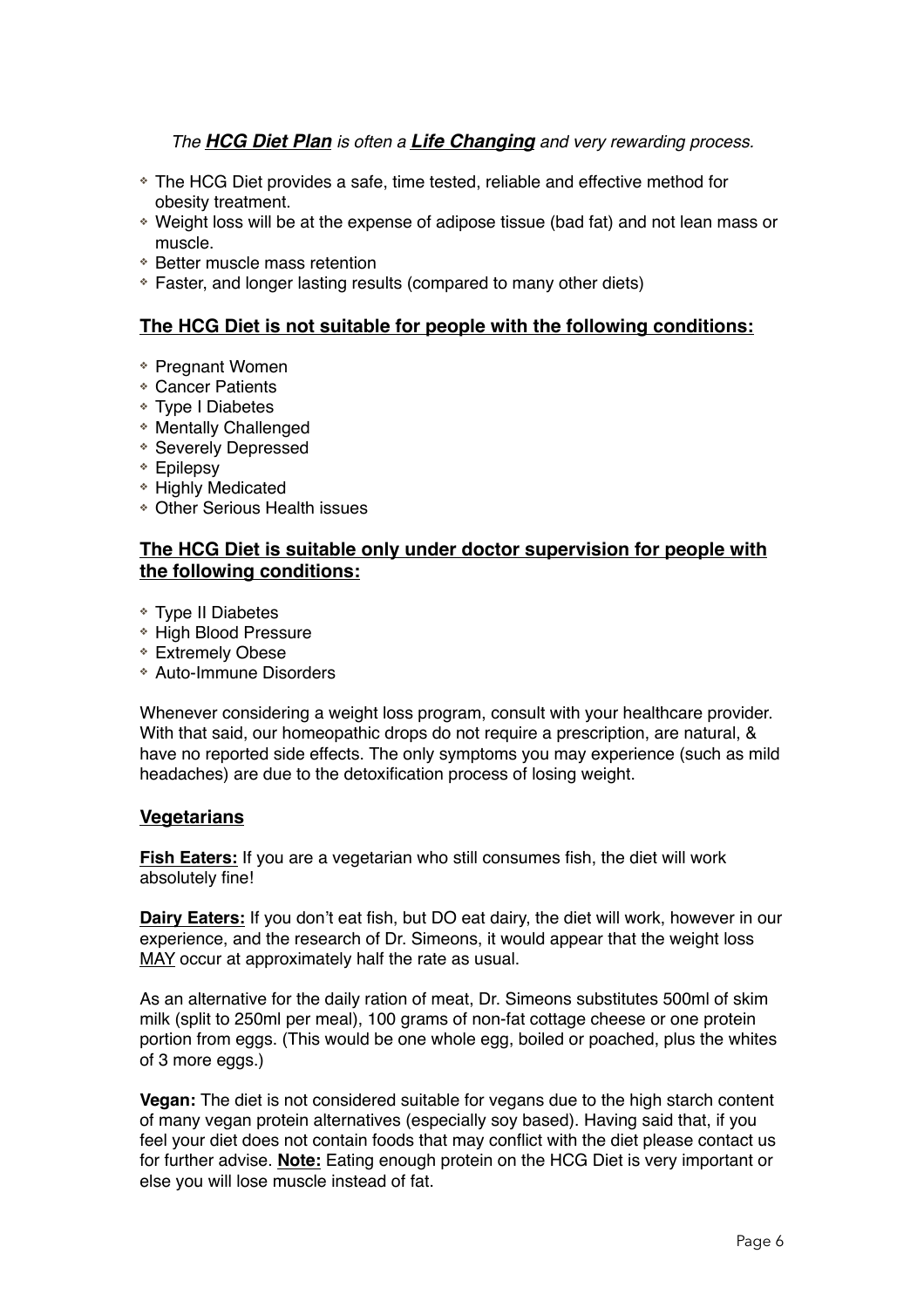# **Daily Food:**

- ❖ Eat only foods listed
- ❖ Eat at any time of day
- ❖ Daily servings: 2 Proteins / 2 Vegetables / 2 Fruits / 2 Starches
- ❖ Weigh proteins and vegetables EXACTLY
- ❖ Use oil-free body products

# **Upon Rising**:

(Optional) 1-2 glasses of lemon water (warm or cold) – may sweeten with Stevia if desired.

# **Daily Drinks**:

Consume as much as you want of any or all of the following throughout the day:

- ❖ Organic Regular or Decaf coffee; Tea in any quantity (watch for too much caffeine if drinking coffee and tea).
- ❖ Any organic herbal teas such as: Yerba Matte; Green tea; Oolong tea, Chamomile or flavoured teas.
- ❖ Soda Water, Mineral Water, Spring Water, Sparkling Water.

# **Choose one (1) Protein, Vegetable, Fruit and Starch group 2 times a day (8 Total Daily Choices)**

# **Protein – 100g RAW or 85g COOKED:**

Remove all visible fat. Steam, broil or grill without additional fat. (on grill: a small amount of PAM (or similar) is OK)

# **Choice of one:**

- ❖ Lean Veal or Lean Steak (free-range only). Regular beef is too fatty / No hamburger.
- ❖ Fresh White Fish: Crab, Flounder, Halibut, Lobster, Haddock, Cod, Sole, Shrimp, **Stone**
- ❖ Crab, Tilapia, Swordfish, Bass, Flounder, Pike, Brooke trout, Jew fish, John Dory, Snapper.
- ❖ Chicken Breast or Turkey Breast white meat only no skin.
- ❖ No more than 2 times a month: 3 egg whites + 1 whole egg.

**NO:** hamburger, pork, salmon, eel, tuna, herring, DRIED, PICKLED or SMOKED fish, Chilean sea bass.

# **Vegetables: 120 – 170g SERVING:**

Choose a single item or mix any combination: (120g of denser and/or cooked items)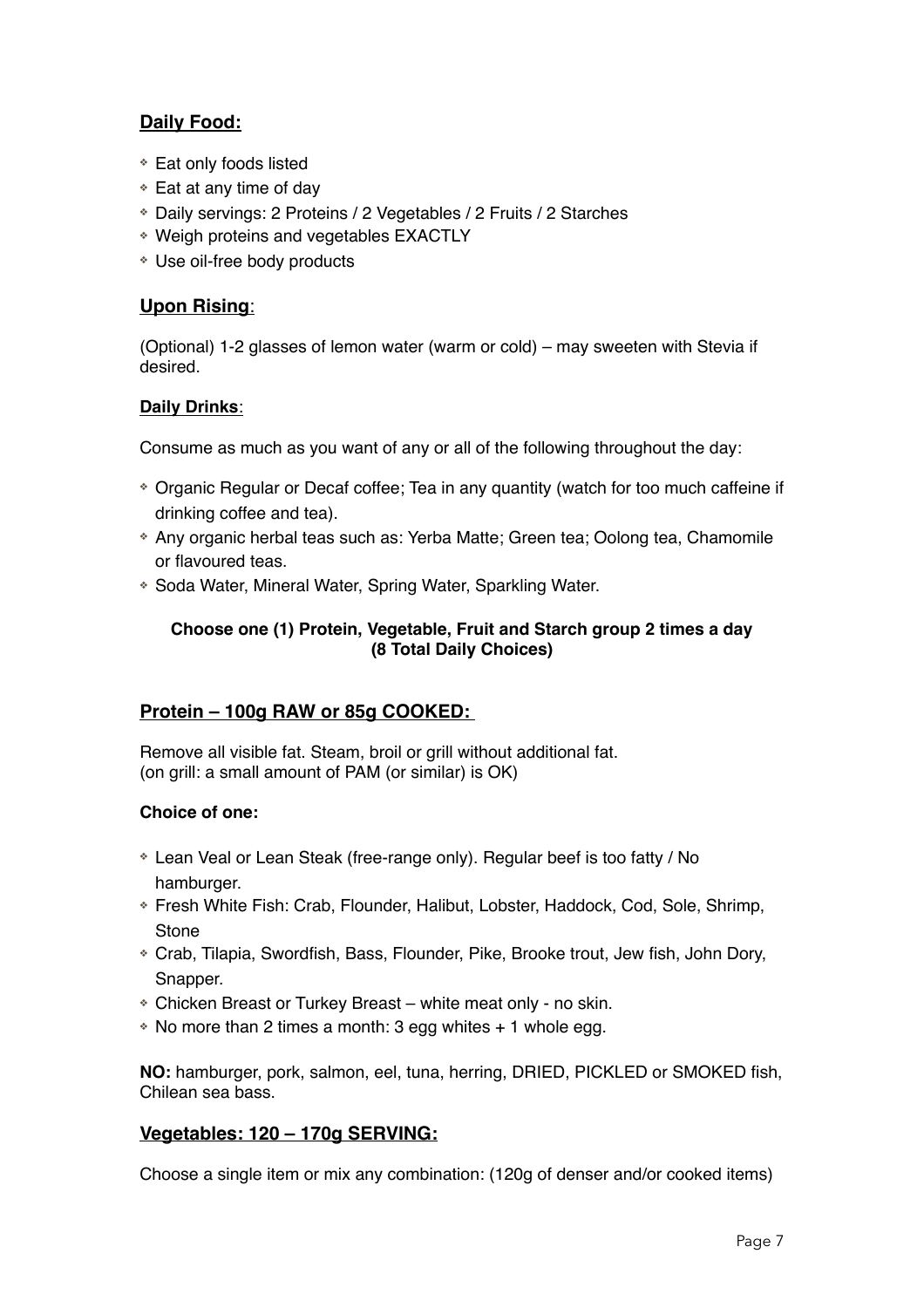- ❖ Asparagus, Beet-greens, Broccoli, Brussels sprouts, Cabbage, Cauliflower, Celery, Chard, Chicory, Cucumbers, Endive, Fennel, Garlic (for taste only) Green Beans, Green Salad, Kale, Lettuce(all varieties), Mushrooms, Onions, Red Radishes, Soy sprouts, Spinach, Tomatoes, Zucchini .
- ❖ **NO** other vegetables **NO** potato, sweet potato, carrots, corn, lima beans, soy beans, legumes, green peas, rice, eggplant, palm heart, artichoke, any type of bell pepper or avocado.

### **Starches: 1 serving = 30 calories:**

(Optional) Breadsticks (grissino/grissini), Melba® toast or Snyder's hard pretzel.

### **Fruits:**

Apple, ½ Grapefruit, 2 Kiwis, Orange OR handful of Strawberries. **NO other types of fruits.** 

### **Allowed:**

- ❖ Juice of 1 Lemon daily (equivalent info is listed on reconstituted bottled juice).
- ❖ One tablespoon of Skim Milk daily (optional).
- ❖ Sweetener: Stevia is preferred. Saccharin and Splenda® contain maltodextrin: 4 calories per gram.
- ❖ Sea Salt, Pepper, Vinegar, Mustard Powder, Garlic (1/2 1 clove), Sweet-Basil, Parsley, Thyme, Marjoram and other leaf spices can be used freely as seasonings.
- ❖ Salad Dressing: 1 Tbsp. Mineral oil, garlic and seasonings.
- ❖ 1 3 small cups of diet soda (no aspartame) allowed daily However, some people lose MORE weight when they DO NOT drink diet soda. Herbal teas, lemon or flavoured stevia drops mixed with sparkling water are preferred!

### **Not Allowed:**

- ❖ NO Margarine, Butter, Oil, or Dressings.
- ❖ NO Rice or pasta.
- ❖ NO Sugar, Fructose, Aspartame (Equal**®**) or other types of sweetener.

### **An 'Apple Day' for a Plateau:**

Although daily losses will fluctuate, if you stop losing weight for 3-4 days an 'Apple Day' has been shown to help re-start the losses.

- ❖ **ONLY** used during Phase 2
- ❖ Eat **6 large apples** cut up, eat at **ANY** time.
- ❖ No other foods eaten during that day
- ❖ Drink just enough water to quench thirst
- ❖ Return to the HCG Diet (Phase 2) the next morning.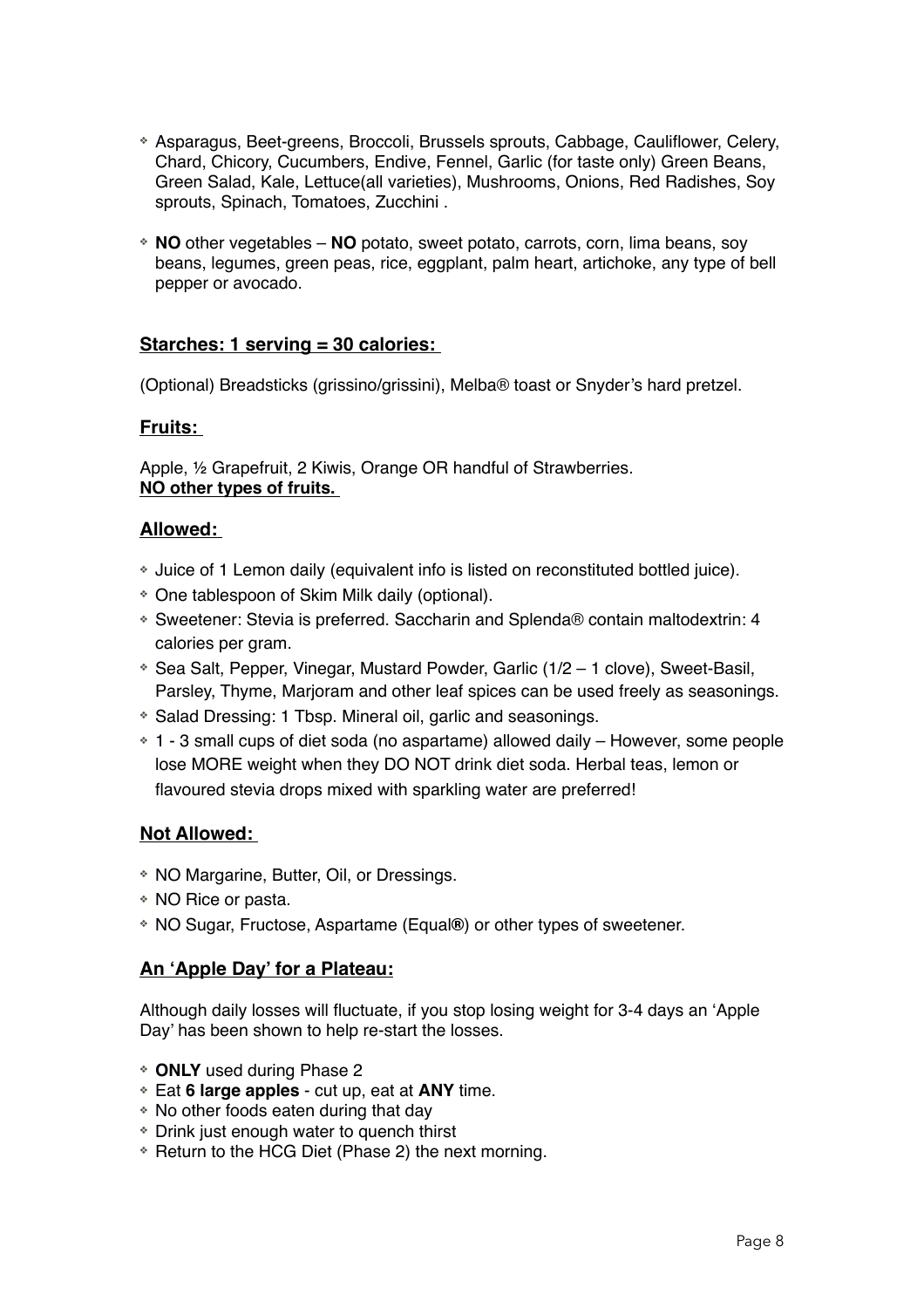# **Shopping List for the 21 Day Transition after The HCG Diet**



Organic is recommended when possible

**PROTEIN** (no restrictions) **FRUITS** Beef Beef All, except as noted below (3) Pork Veal **Poultry** Fish Dairy (cheese, cottage cheese, yogurt) Eggs Butter (not margarine) (1)

# **VEGETABLES**

All, except as noted below (2)

# **BEVERAGES/CONDIMENTS**

All, except as noted below All sugar free (avoid alcohol)

# **NUTS**

All, except peanuts (peanuts are not really nuts, they are legumes)

# **Important tips to follow while in the 21 day transition:**

- 1) Add fats back into your diet in moderation (organic butter, oils, Omega oils, coconut oil). Avoid trans fats such as hydrogenated or partially hydrogenated oils.
- 2) Limit daily amounts of peas, carrots and beets. Avoid corn.
- 3) Passion fruits should be avoided during this phase. Limit fruit to 1 a day.
- 4) Remember, **NO** starches or sugars are allowed during this phase.
	- Sugars include, but are not limited to: white and brown sugar, corn syrup, fructose, high fructose corn syrup, molasses, and maltodextrin.
	- Starches include, but are not limited to: potatoes, beans, soy products (including soy sauce), tofu, breads, rice, crackers, flour products, oats, pastas, pretzels, sprouted grains, cookies and cakes.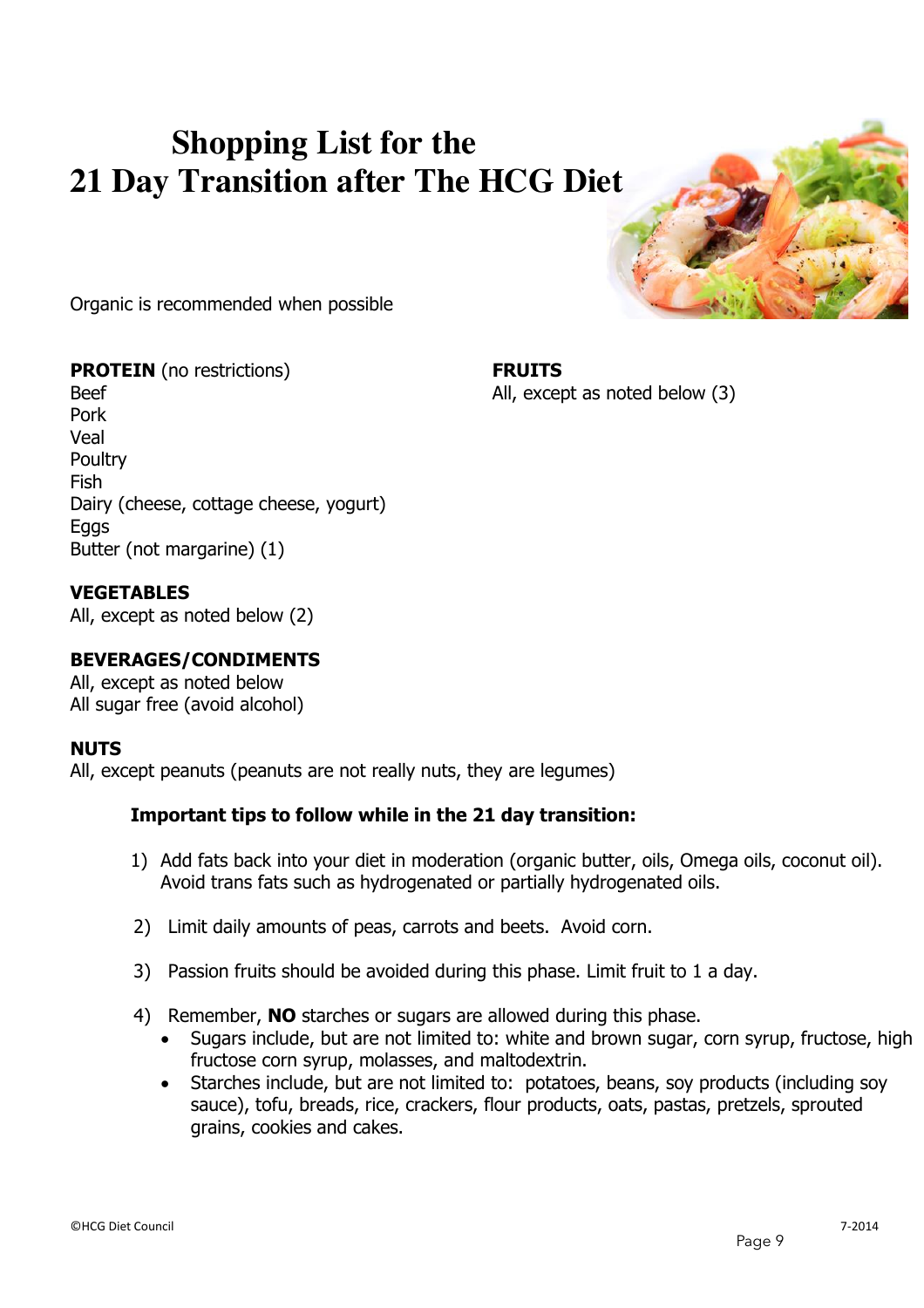# **HCG DIET 21 DAY TRANSITION**

The key to maintaining the lost weight after the HCG Diet is to correctly transition off the diet. It is critical to follow the 21 day transition protocol exactly and not to lose or gain any more weight.

When you are ready to stop the HCG Diet, discontinue the hCG drops but continue the diet for an additional 72 hours. At the end of the 72 hours, weigh yourself first thing in the morning and this is your "target" weight you need to "lock in". For the next 21 days, you can add all foods back into the diet **except sugar and starch** provided you faithfully follow these simple rules: (1) You **must weigh** every morning after you get out of bed, after having emptied your bladder (without clothes) before breakfast or liquids of any kind and (2) if you your weight is 1kg (or more) under or over your "target" weight, you must do a 'correction' THAT day. Also, from now on, be sure to have your own portable bathroom scale always at hand, particularly while traveling.

# **"THE SIMEONS CORRECTION PROTOCOL"**

(What to do if you gain or lose 1kg or more during Maintenance).

Weigh EVERY MORNING and as long as weight stays within 1kg (over or under) your "target" weight (what you weighed after 72 hours at the end of the HCG Diet) you can continue to eat as you have been. However, if weight increases beyond 1kg or under 1kg, you must do a "correction" that day.

**If weight increases over 1kg**, even if this is only a few grams, the "correction" must be done that day with what is called a "A Steak Day". Dr. Simeons was brilliant in his discovery of weight management. His protocol still works today!

# **A STEAK DAY**:

Skip breakfast and lunch and drink plenty of non-calorie liquids throughout the day (example: herbal teas, water, etc.). At dinner, eat a large steak (fat in it is OK) along with 1 apple OR 1 raw tomato. (a green salad without commercial dressing can be substituted for the apple or tomato).

A Steak Day correction is of the utmost importance that it is done **on the day** the scale goes above 1kg and not postponed until the following day. If the daytime meals are skipped on the day in which a gain is registered in the morning and the 'steak day' protocol followed, this should bring about an immediate drop of 500g or more by the next morning. But if skipping the meals (and this literally means skipping breakfast and lunch, not just having a light meal) is postponed, the phenomenon does not occur and several days of strict dieting may be necessary to correct the situation.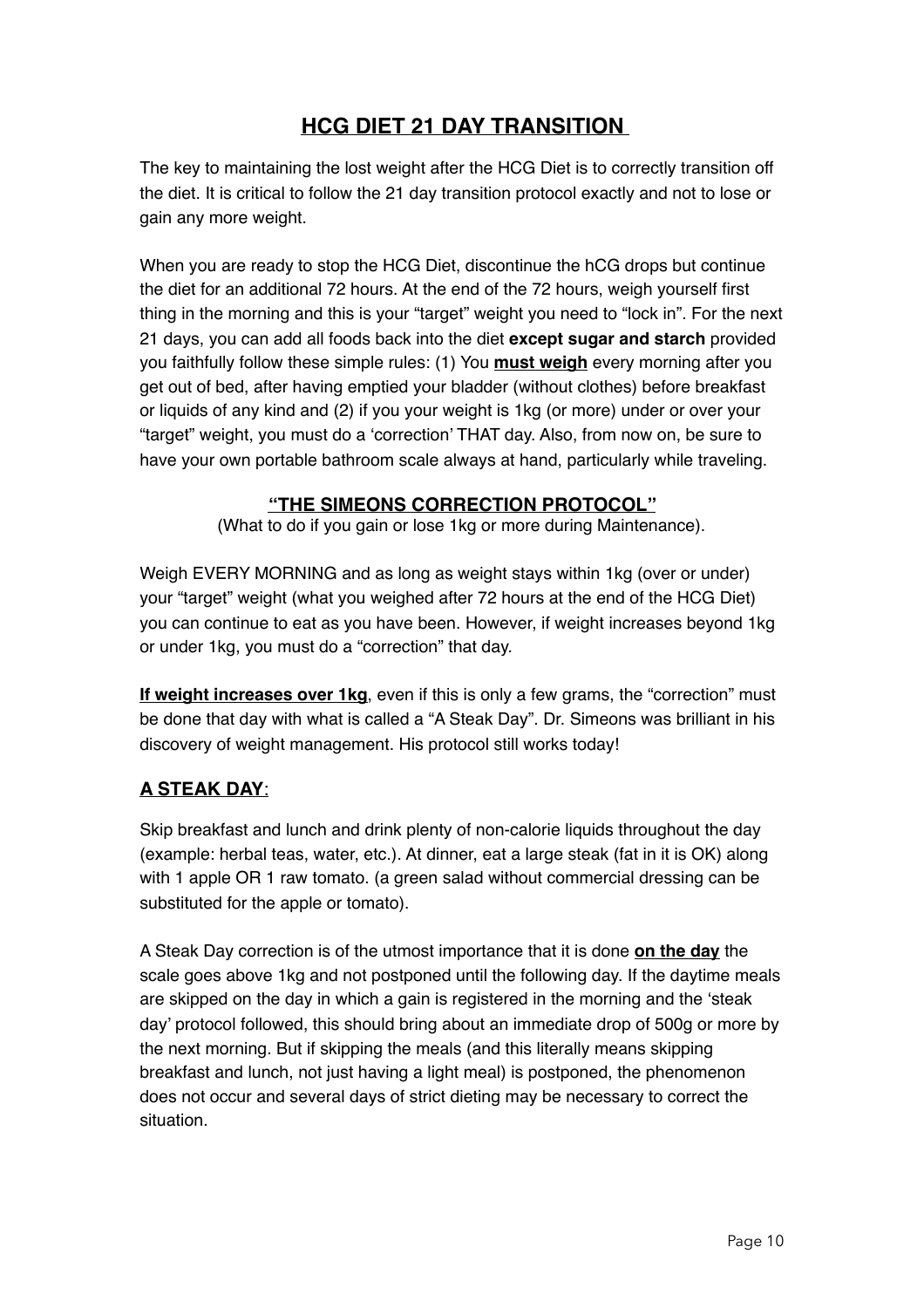Dr. Simeons said: "You should hardly ever need to skip a meal. If you have eaten a heavy breakfast or lunch, you may feel no desire to eat dinner, and in this case no increase in weight takes place. If you keep your weight the same as was the last day at the end of the diet, even a heavy dinner does not usually cause an increase of the mentioned 2lbs (approx. 1kg) and will not require any special eating alterations".

Dr. Simeons' also reported that people were surprised how small their appetite had become and what they could eat without gaining weight. He found that many no longer suffered from an abnormal appetite and they also felt satisfied with less food. **If weight decreases over 1kg**, increase intake of food gradually – however the correction must be done that day.

# *Losing more weight*

Dr. Simeons also told people: "You should never gain more than 2 lbs (approx 1kg) without immediately correcting this and likewise you **should not lose more than 2 lbs (approx 1kg)** because the loss will be at the expense of normal fat. Any normal fat that is lost will be invariably regained as soon as more food is taken and it usually results in a greater than a 2 pound gain".

**The on-going GOAL** is to stay within 1kg under or over "target" weight. It generally takes about 21 days (3 weeks) before the weight reached at the end of the diet becomes stable and does not show violent fluctuations after an occasional excess. During this 21 day period, carbohydrates, such as sugar, rice, bread, corn, potatoes, pastries, etc, are by far the most dangerous and must be avoided – no exceptions. The carbohydrates **MUST NOT BE CONSUMED** so that good fats can be introduced somewhat liberally. Remember: NO SUGAR or STARCH or ALCOHOL (it is a sugar). This plan has to be observed very carefully during the first 21 days after the HCG Diet, otherwise weight gain is very likely and the body and metabolism will not have the opportunity to 'lock in' the new weight and adjust. If fats and starch (sugars) are **combined** during this time, weight gain can get out of hand. This is the reason anything can be eaten EXCEPT sugar and starch.

# **ALSO REMEMBER**

- ❖ **DO NOT** stay on a low calorie diet; **you will begin to store fat!**
- ❖ **AVOID** (when possible) corn, white sugar, corn syrup, fructose, high fructose, molasses, maltodextrin, white flour, trans fats, such as hydrogenated or partially hydrogenated "anything" and aspartame (it has a negative effect on the hypothalamus – among other things)

Occasionally some people may find that it still takes time for their weight reached at the end of the HCG diet to become stable, (it does not show violent fluctuations after an occasional excess). People who cannot stabilise after several months are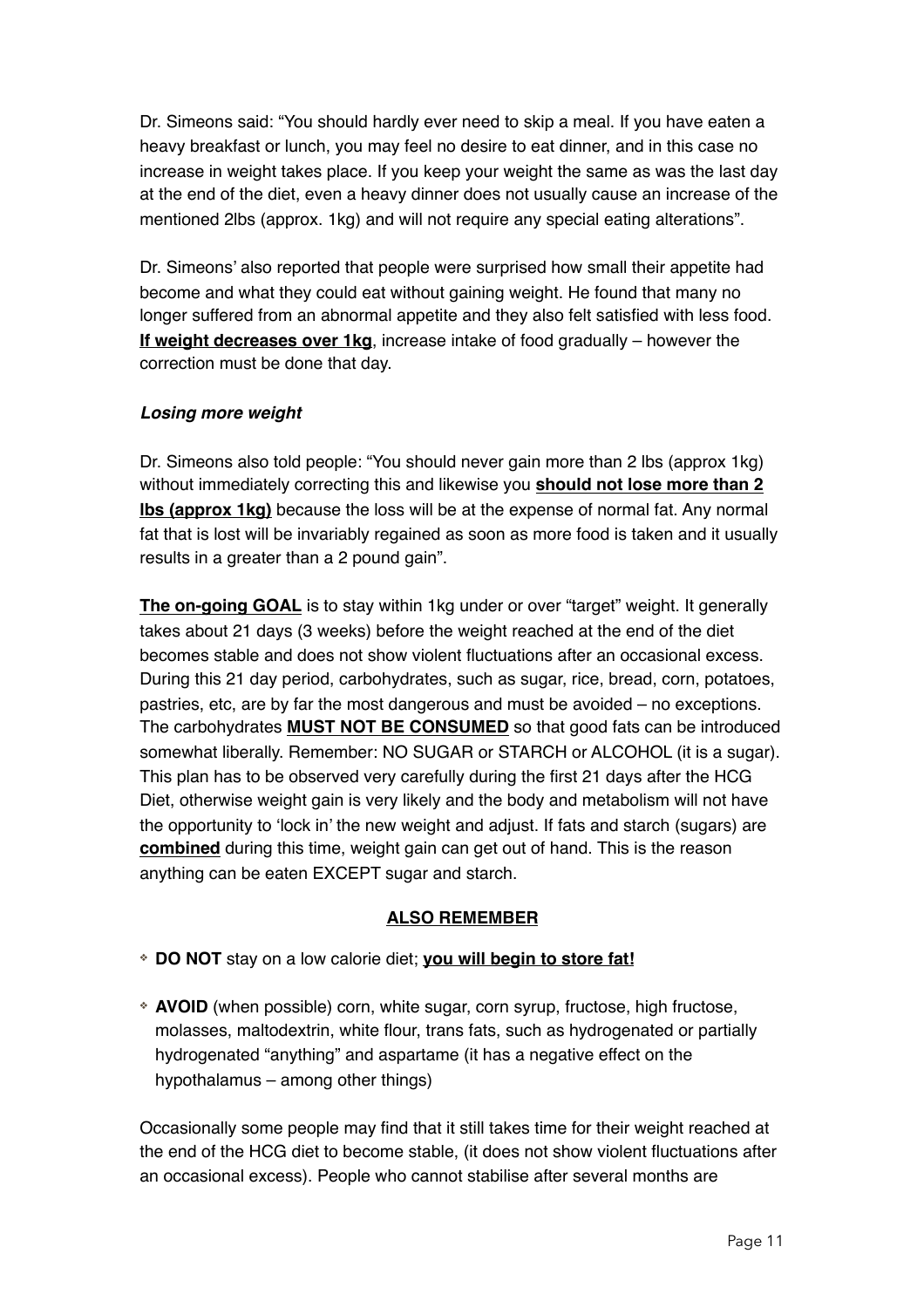generally consuming too much sugar, alcohol (sugar) and too many carbohydrates (converts to sugar).

As soon as fats and starch are **combined**, weight gain can get out of hand. This has to be observed very carefully during these 21 days or weight gain and abnormal fat is very likely.

# **MAINTENANCE - AFTER THE 21 DAY TRANSITION**

# **Add All Food Groups**

Moving into maintenance now allows all the foods groups to be added. Because this is unchartered territory after the success of the weight loss on the HCG Diet, many are concerned about re-gaining weight and some feel more comfortable with making a daily mean plan until they know their limits.

However, others begin enjoying the freedom of what the HCG Diet is all about in they can now begin to eat whatever they want within moderation and no calorie counting! Dr. Simeons felt it is best to allow people to eat as they please, within healthy guidelines, weigh every morning, observe the guidelines for going over or under 2 lbs of the "target" weight and enjoy the freedom from those old dietary restrictions and counting calories. People can now learn how much food their body actually needs or does not need with their renewed metabolism. There is NO NEED TO EVER COUNT CALORIES AGAIN!

# *Beware of Over-enthusiasm*

After the diet, he found that some people were skeptical that they could resume normal eating. He warned people not to continue to diet after they finished the hCG Diet. Cutting back on food can actually make people begin to store abnormal fat. A good rule of thumb is to eat at least  $4 - 5$  times a day and to maintain muscle, be sure to eat plenty of protein. To calculate the minimum daily protein requirement, divide your body weight by 10 and eat at least that many ounces of protein daily. To build muscle, eat at least 25% more.

# *Relapses*

Dr. Simeons reported that 60% to 70% of his HCG Dieters experienced little or no difficulty in permanently holding their weight. Dr. Simeons said when relapses occurred; it was usually due to negligence in the basic rule of daily weighing. Many people think that daily weighing is not necessary, but that is the general rule of other diet programs that instruct people to weigh only once a week. However, it is of the utmost importance to weigh daily and the secret to maintaining the lost weight after the HCG Diet. Most HCG Dieters find they cannot judge an increase or decrease in weight from the way their body feels and the way their clothes fit. A big mistake people make after successfully completing the HCG Diet is to *not* carry a scale while traveling. This is a disastrous mistake because after a course on the HCG Diet, as much as 10 lbs (approx. 4.5kg's). can be regained without any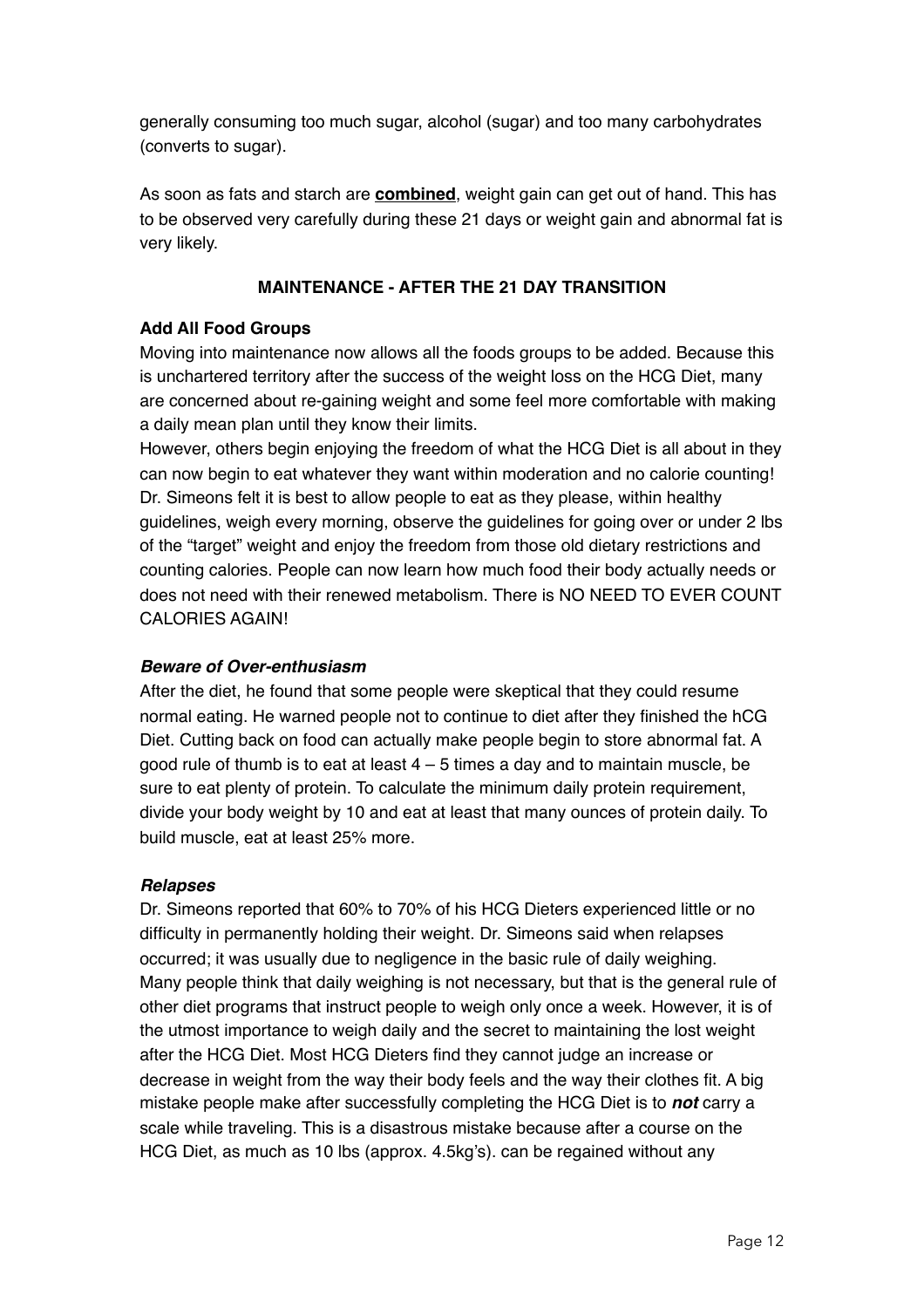noticeable change since newly acquired fat is first evenly distributed and does not show the former preference for certain body parts.

### *Women and Menopause*

Women on the HCG Diet during the year after the last menstruation (at the onset of the menopause) do just as well as others, but Simeons reported that the relapse rate is higher until the menopause is fully established due to hormonal imbalances. The HCG Diet can be successfully completed again thereafter.

### **Maintenance suggested guidelines:**

- ❖ Include all fruits, vegetables, meats, fish or starches
- ❖ Include, in limited amounts, beans, fermented tofu products, whole grain breads, potatoes, brown rice, whole wheat crackers, whole grain flour products, oats, pastas, pretzels, sprouted grains, etc.
- ❖ Passion fruits (papaya, mangos, etc) and/or alcohol (sugar) may cause weight gain, however the general rule is that you can begin to eat most anything you please, provided one faithful rule is observed:

### **Weigh EVERY morning after voiding (without fail)**

- ❖ A portable bathroom scale must always be at hand, particularly while traveling. Upon rising, weigh every morning after getting out of bed, after having emptied your bladder (without clothes) and before breakfast or liquids of any kind.
- ❖ If weight goes over or under 2 lbs (approx. 1kg) of your "target" weight, do the appropriate 'correction' THAT DAY!

# **Additional maintenance suggested guidelines.**

### **Eat:**

- ❖ farm raised, grass fed meat
- ❖ fresh garden and organic food, when possible
- ❖ at least 5 times a day –always eat breakfast / 3 meals + 2 snacks
- ❖ at least 12 20 ounces (approx. 340 560 grams) of protein a day (adjust accordingly)
- ❖ 1500 2000 calories a day (adjust accordingly)
- ❖ 1-2 fruits daily, provided weight stays stable reduce if needed

# **Drink:**

❖ 2-3 Litres of pure water

### **Support:**

- ❖ your digestion and food assimilation
- ❖ your nervous system reduce stress
- ❖ good flora levels with high doses of pro-biotics
- ❖ your physical condition and get regular exercise

Information and recommendations presented are provided for informational purposes only. Consult your Medical Doctor or other Health Care Professional before beginning any weight management program.